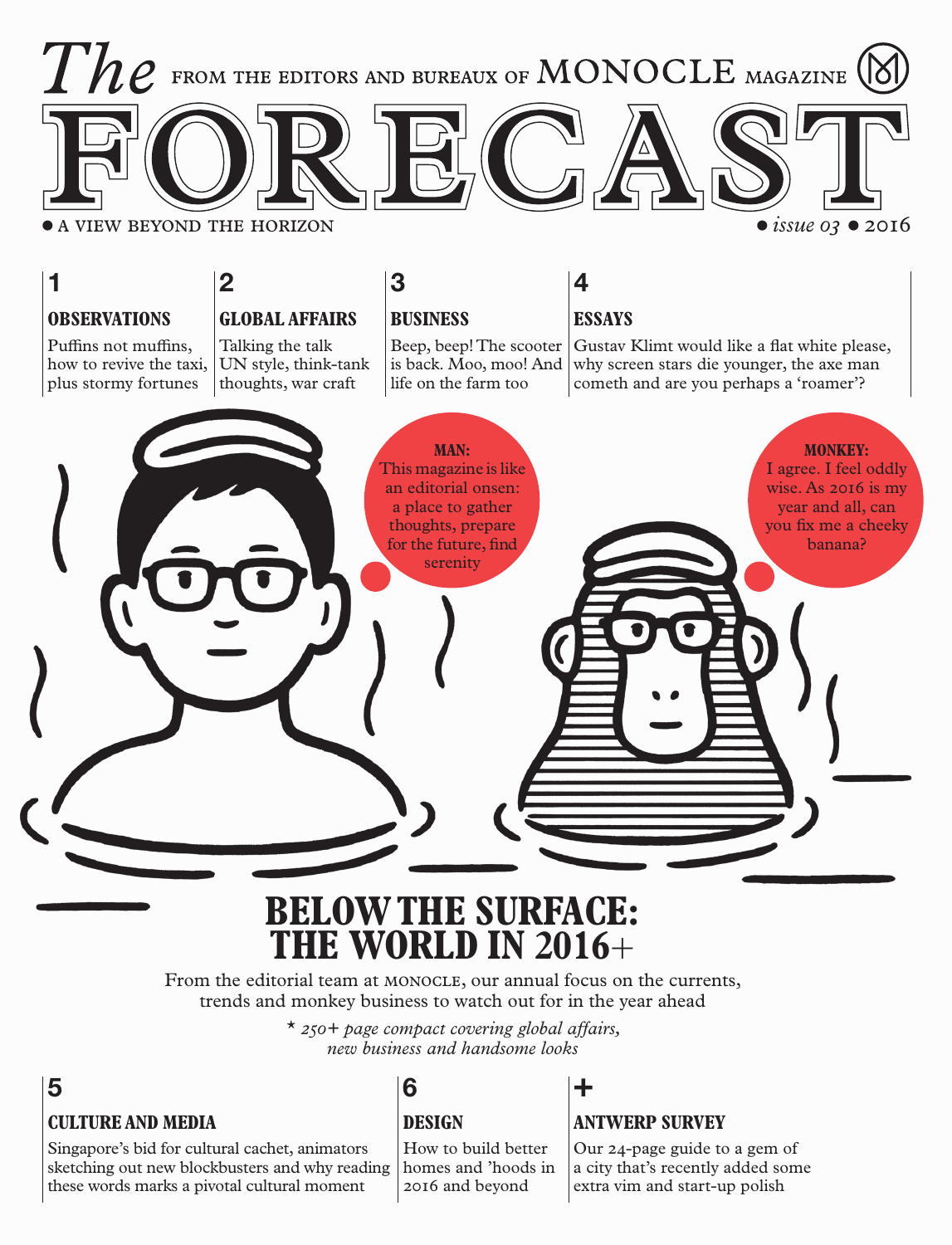# **antwerp** A MONOCLE GUIDE

We've taken a shine to a lot more than the famous diamonds in Belgium's second city: it is a gleaming centre for culture, business and fashion too. Here is our round-up of what not to miss on a visit to this Flemish gem.